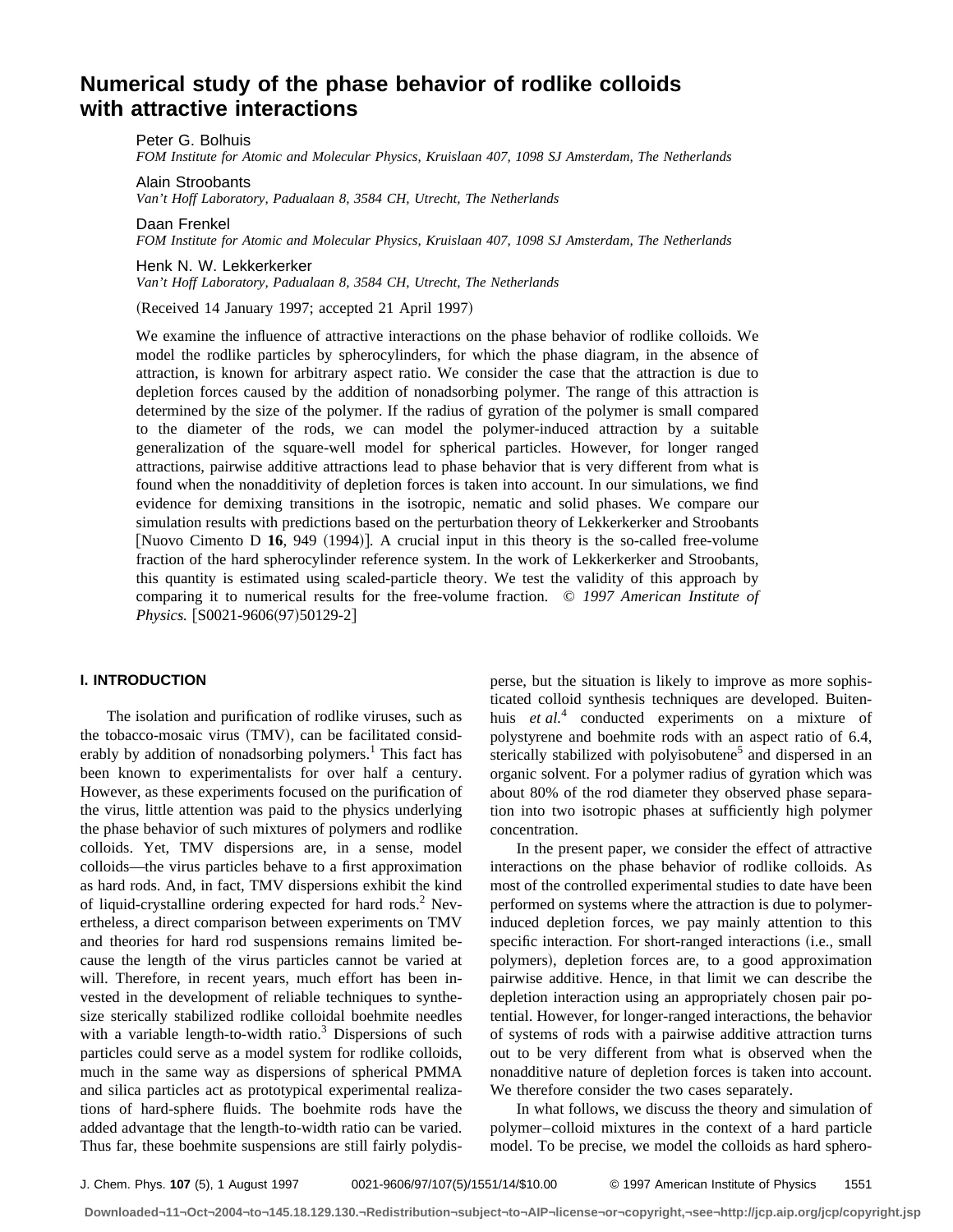

FIG. 1. Phase diagram of hard spherocylinders with *L*/*D* between 0 and 60. In order to give equal emphasis to all parts of the phase diagram, we have plotted  $\rho^*$  as a function of log( $L/D+1$ ). All two-phase regions are shown shaded. In the figure, the following phases can be distinguished: the lowdensity isotropic liquid I, the high-density orientationally-ordered solid *ABC*, the low-*L*/*D* plastic solid *P* and, for *L*/*D*.3.7, the nematic N and smectic-A phases SmA. For *L*/*D*.7 an *AAA* stacked solid becomes stable between the smectic and the *ABC* stacked solid phase. The dashed line is a crude estimate for the first order *AAA*-*ABC* transition. For more details see Ref. 9. In the present paper we focus on the case  $L/D = 5$ .

cylinders of length *L* and diameter *D*. The shape of these particles is characterized by the nonsphericity  $L/D$  (zero for spheres) or, equivalently, the aspect ratio  $L/D+1$ . We stress that this model, although simple, is quite realistic for many lyotropic liquid crystalline materials.<sup>2</sup> The present paper focuses on the effect of attractive forces on the phase behavior of lyotropic liquid crystals. The models used in the simulations described below, are all based on a hard-rod model with an appropriate attractive interactions added. We note that, in the context of thermotropic liquid crystals, many simulations have been performed using the Gay–Berne model.<sup>6–8</sup> The latter model also takes intermolecular attraction into account—it is a generalization of the Lennard-Jones potential to nonspherical molecules and it has been shown to reproduce many liquid-crystalline phases. $6-8$  However, the Gay–Berne is not a good model for lyotropic liquid crystals (mainly because, in the absence of attractive interactions, it does not form a smectic phase). In fact, even for thermotropic liquid crystals, the Gay–Berne model has never successfully been used for the quantitative prediction of the phase diagram of any specific substance—in this sense, it differs both from the original Lennard-Jones model (which provides a surprisingly accurate prediction of the phase diagram of noble gases such as argon) and the hard-core models for lyotropic colloids. We therefore argue that, in the context of the present study, the hard spherocylinder model is the simplest ''realistic'' reference model available.

In the present study we make use of previous numerical simulations on the phase behavior of hard spherocylinders as a function of the nonsphericity  $L/D$ .<sup>9</sup> To place the calculations discussed in this paper in a broader context, we show in Fig. 1 the complete phase diagram of hard spherocylinders in tive to the density at close packing, which is a function of the nonsphericity *L*/*D* of the spherocylinders. In Sec. II, we investigate the phase behavior of rod–polymer mixtures using the above-mentioned hard spherocylinder model system as a reference system. The spherocylinders–polymer mixture is described by a generalized Asakura–Oosawa model which is, subsequently, treated within the framework of a thermodynamic perturbation theory previously introduced used by Lekkerkerker and Stroobants.<sup>10</sup> In the AO model, a polymer molecule is pictured as a sphere that has a hard core interaction with the rods, but is completely penetrable to other polymer spheres. The thermodynamic perturbation theory is implemented by making use of numerical and scaled particle theory results for the hard spherocylinder reference system. The predictions for the rod–polymer phase behavior are put into perspective by comparison with the work in Ref. 10 and with some additional Gibbs-ensemble simulation of the full AO model. Subsequently, we explore an alternative approach to the problem of attractive interactions between colloidal rods: We replace the polymer-induced depletion force by an angle dependent attractive pair potential. The simulation results on this new model system for attractive rods are presented in Sec. III. Finally, in Sec. IV, the nematic–nematic phase transition is studied in more detail in the particular case of long spherocylinders with attraction, i.e., in the limit of large *L*/*D* ratios. The overall phase behavior of hard rodlike particles with attractive interactions is discussed in Sec. V. A summary of the results is, for convenience, presented in Sec. VI.

the ( $\rho^*$ ,*L*/*D*) plane. The reduced density  $\rho^*$  is defined rela-

# **II. MIXTURES OF SPHEROCYLINDERS AND POLYMERS**

# **A. Depletion forces**

The addition of free nonadsorbing polymer molecules to a dispersion of colloidal particles (free and nonadsorbing as opposed to the polymers used to coat the particles for steric stabilization) may lead to phase separation into a colloid-rich and a colloid-poor phase. These polymers, when in an appropriate  $(\theta$ -)solvent, behave as random coils with a radius of gyration  $r_g$ . On average, they are excluded from a shell of thickness  $r<sub>g</sub>$  around the colloidal particle, called the depletion zone. When two colloidal particles are brought together, these depletion zones will overlap and the total volume accessible to the polymer will increase. It is this increase in free volume that causes an effective attraction, the so-called depletion force, to induce a phase separation. The range of the attraction is directly related to the radius of gyration  $r_g$ , whereas its strength is proportional to the osmotic pressure of the polymers.

# **B. Generalized Asakura–Oosawa model**

A simple, yet qualitatively correct model of polymer– colloid mixtures was first proposed by Asakura and  $Oosawa<sup>11</sup>$  in the early fifties and subsequently extended by Vrij<sup>12</sup> and Lekkerkerker *et al.*<sup>13</sup> In the Asakura–Oosawa (AO) model, the colloids are represented by hard-core par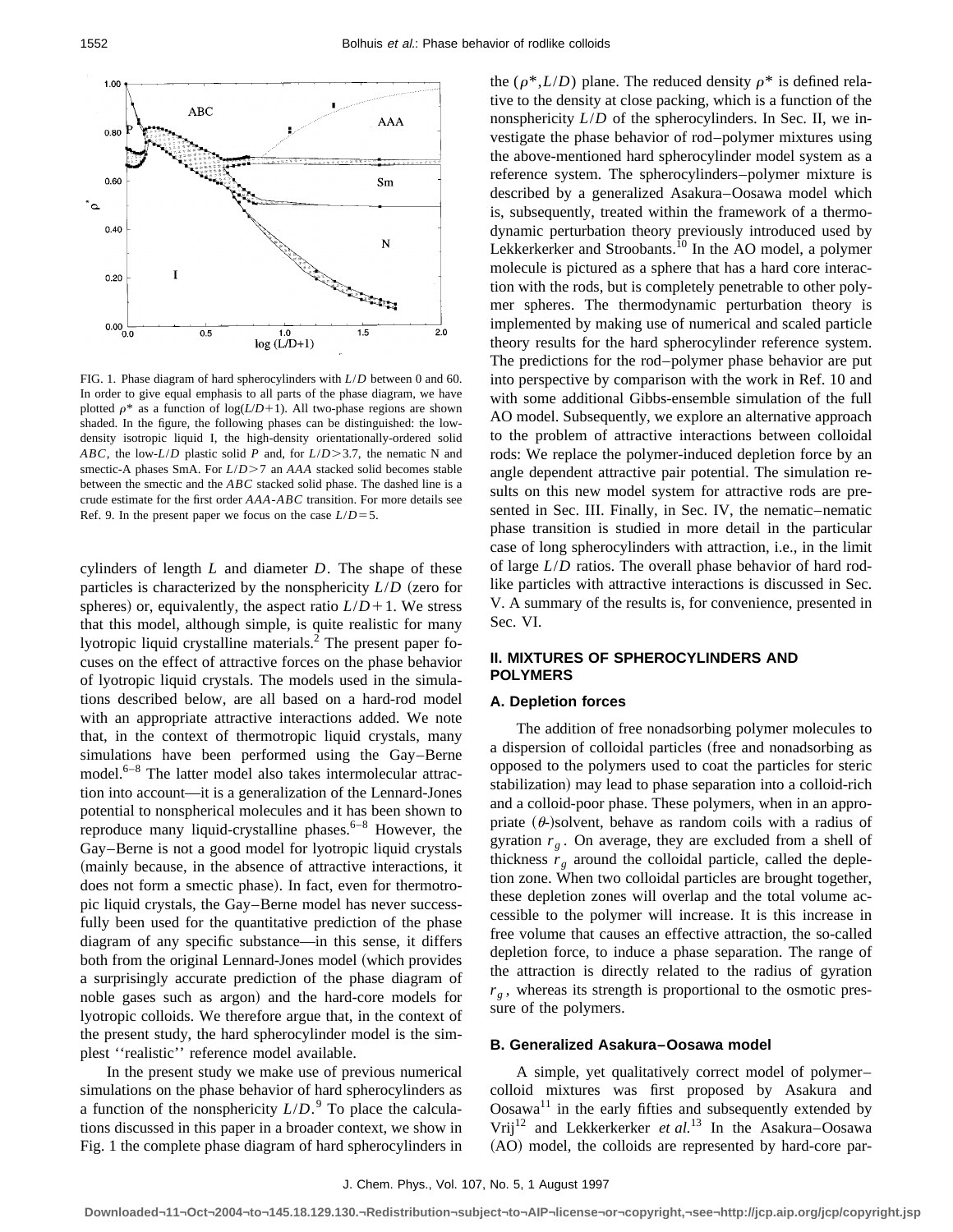ticles, while the polymers are assumed to be spheres of diameter  $\sigma_{\text{pol}}=2r_g$  that are mutually interpenetrable, but cannot penetrate the colloidal particles. Colloidal rods are conveniently modelled as hard spherocylinders (HSC) consisting of a cylindrical segment of length *L* and diameter *D* capped with two hemispheres. The colloid–colloid interaction potential  $U_{HSC}$  in a polymer-free system of  $N$  hard spherocylinders depends on the particle positions and orientations, collectively denoted by the position vector  $\mathbf{r}^N$  and the orientation (unit) vector  $\mathbf{u}^N$ 

$$
U_{\text{HSC}}((\mathbf{r}^N, \mathbf{u}^N) = \begin{cases} \infty & \text{in case of rod–rod overlap,} \\ 0 & \text{otherwise.} \end{cases}
$$
 (1)

The colloid–polymer potential is  $U_{cp} = \infty$  if any rod– polymer overlap occurs and  $U_{cp} = 0$  otherwise. As within the framework of the AO model the polymers are assumed to behave ideally, the polymer–polymer potential  $U_{pp}$ =0 in all circumstances.

How realistic is the Asakura–Oosawa model? The hardcore potential is a good approximation for the colloid– colloid interaction, certainly in the case of sterically stabilized particles<sup>3,14,15</sup> but also for charged colloids dissolved in a solvent with a high ionic strength (short screening length). The assumption that the polymers are interpenetrable is only valid for dilute solutions of polymer in a  $\theta$  solvent.<sup>16</sup> The next question is, whether it is realistic to model a polymer by a sphere. Is the deformability of the (ideal) polymer not important? This question was the subject of a study performed by Meijer and Frenkel.<sup>17</sup> They compared simulations of a hard sphere–polymer mixture using the AO model, with simulations using ideal, interpenetrable lattice polymers. They found that, if the radius of gyration of the polymers was less that 70% of the hard-sphere radius, the AO model works quite well.

#### **C. Perturbation theory**

A thermodynamic perturbation theory for the AO model of a rod–polymer mixture has been developed $10,18$  by considering a system of *N* hard spherocylinders dispersed in a sea of interpenetrable polymer spheres in a volume *V*, which is kept at a fixed temperature *T*. This system is in osmotic equilibrium with a large reservoir containing the pure polymer solution, at fixed fugacity  $z = \exp(\beta \mu_p)$ , where  $\mu_p$  is the polymer chemical potential. As we are imposing the fugacity of the system, the proper thermodynamic quantity is the grand canonical partition function

$$
\Xi(N,V,T,\mu_p) = \sum_{m=0}^{\infty} z^m Z(N,V,T,m), \qquad (2)
$$

where  $Z(N, V, T, m)$  is the canonical partition function of a system of *N* spherocylinders and *m* polymers. As the AO model states that the bare colloid–colloid interaction  $U_{\text{HSC}}(\mathbf{r}^N, \mathbf{u}^N)$  is a hard core potential that does not depend on the presence of the polymers, we can write

$$
Z(N,V,T,m)
$$

$$
= \frac{1}{N!} \int d\mathbf{r}^{N} d\mathbf{u}^{N} e^{-\beta U_{\text{HSC}}(\mathbf{r}^{N}, \mathbf{u}^{N})} Z_{p}(\mathbf{r}^{N}, \mathbf{u}^{N}, V, m), \qquad (3)
$$

where  $Z_p(\mathbf{r}^N, \mathbf{u}^N, V, m)$  is the canonical partition function of the polymers in a *particular* configuration of the colloidal rods. As the polymers were assumed not to interact with each other in this model,  $Z_p(\mathbf{r}^N,\mathbf{u}^N,V,m)$  can be expressed as the *m*th power of the one polymer partition function  $Z_p(\mathbf{r}^N, \mathbf{u}^N, V, 1)$ . Subsequent integration of  $Z_p(\mathbf{r}^N, \mathbf{u}^N, V, 1)$ over the translational degrees of freedom of the polymer spheres yields the free volume  $V_{\text{free}}(\mathbf{r}^N,\mathbf{u}^N)$ , i.e., that part of the volume *V* that is not excluded for the polymers by the hard spherocylinders

$$
Z_p(\mathbf{r}^N, \mathbf{u}^N, V, m) = [Z_p(\mathbf{r}^N, \mathbf{u}^N, V, 1)]^m = [V_{\text{free}}(\mathbf{r}^N, \mathbf{u}^N)]^m.
$$
\n(4)

The grand canonical partition function of Eq.  $(2)$  now becomes

$$
\Xi(N, V, T, \mu_p) = \frac{1}{N!} \int d\mathbf{r}^N d\mathbf{u}^N e^{-\beta U_{\text{HSC}}(\mathbf{r}^N, \mathbf{u}^N)}
$$

$$
\times \exp[zV_{\text{free}}(\mathbf{r}^N, \mathbf{u}^N)]
$$
(5)

$$
=\frac{1}{N!}\int d\mathbf{r}^{N} d\mathbf{u}^{N} e^{-\beta W(\mathbf{r}^{N}, \mathbf{u}^{N}, z)}.
$$
 (6)

Here,  $W(\mathbf{r}^N, \mathbf{u}^N, z)$  is the potential of mean force due to the presence of the polymer

$$
\beta W(\mathbf{r}^{N}, \mathbf{u}^{N}, z) = \beta U_{\text{HSC}}(\mathbf{r}^{N}, \mathbf{u}^{N}) - z V_{\text{free}}
$$
  
=  $\beta U_{\text{HSC}}(\mathbf{r}^{N}, \mathbf{u}^{N}) - \beta P_{R} V_{\text{free}}(\mathbf{r}^{N}, \mathbf{u}^{N}),$  (7)

where  $P_R$  is the osmotic pressure of the polymers in the reservoir. We have used the fact that, for ideal polymers, the (osmotic) pressure and the fugacity are identical.  $W(\mathbf{r}^N, \mathbf{u}^N, z)$  can be interpreted as an effective potential. Indeed, if the displacement and/or reorientation of a colloidal rod decreases the free volume available to the polymers, then  $W(\mathbf{r}^N, \mathbf{u}^N, z)$  increases, i.e., becomes more repulsive. This potential is of purely entropic origin because we have assumed only hard-core interactions. Up to this point, the derivation has been exact, at least, in the context of the AO model. However,  $W(\mathbf{r}^N, \mathbf{u}^N, z)$  is a many-body potential because the free volume  $V_{\text{free}}$  depends not only on binary but also on multiple overlap of depletion zones. This complicates the theoretical calculation of the free volume and it is usually necessary to introduce approximations at some level.

The simplest theoretical approximation of the depletion interaction is based on thermodynamic perturbation theory. We replace  $V_{\text{free}}(\mathbf{r}^N, \mathbf{u}^N)$  by its average value in the corresponding hard spherocylinder reference system. This yields the following approximation for the grand potential: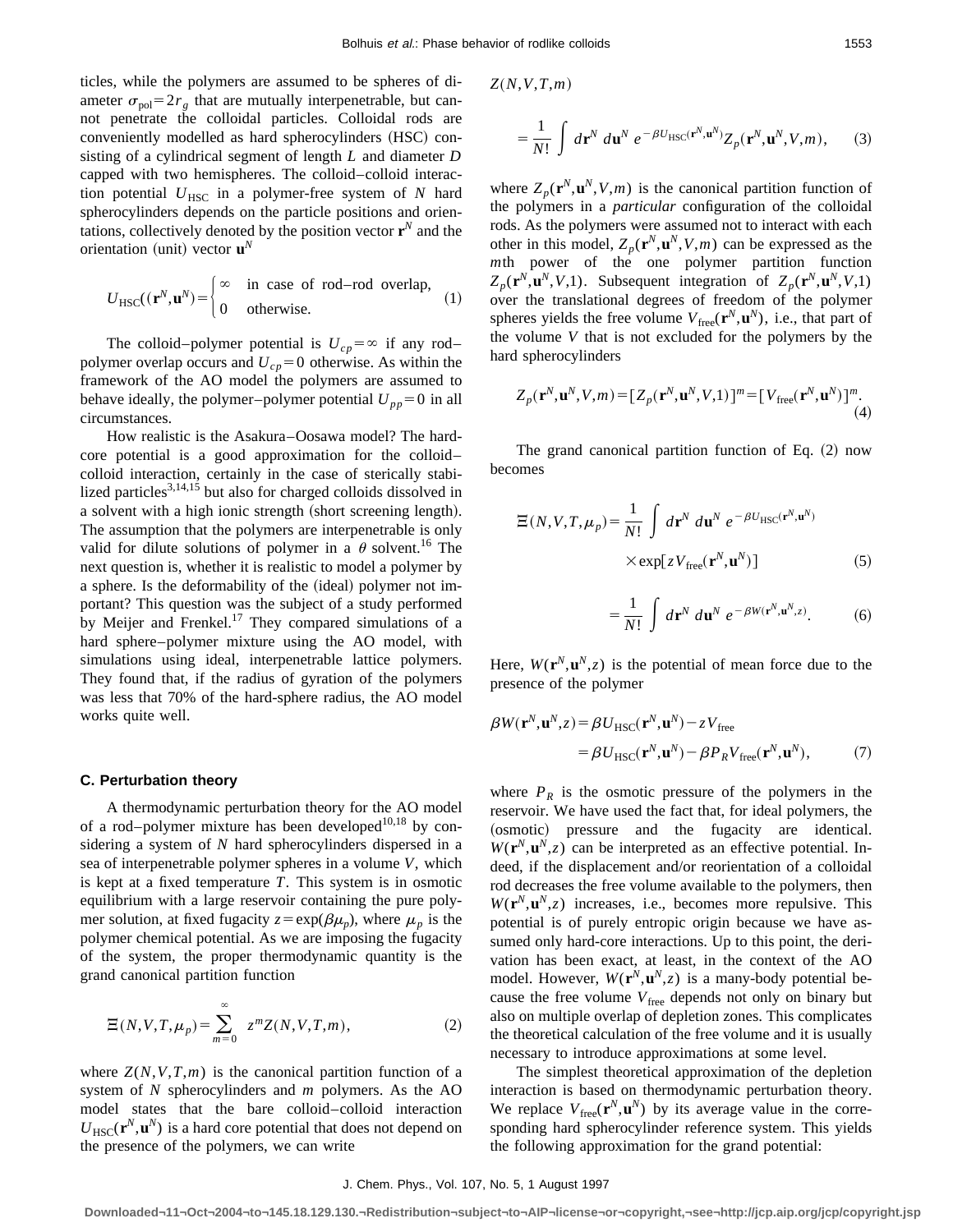$$
\beta \Omega(N, V, T, \mu_p) = -\ln \Xi(N, V, T, \mu_p)
$$
  
\n
$$
\approx -\ln(\exp(-\beta U_{\text{HSC}}(\mathbf{r}^N, \mathbf{u}^N)))
$$
  
\n
$$
-z \langle V_{\text{free}}(\mathbf{r}^N, \mathbf{u}^N) \rangle
$$
  
\n
$$
= \beta F_{\text{HSC}} - z_p \alpha V. \tag{8}
$$

Here, the brackets stand for an ensemble average over the colloid configurations,  $F_{HSC}$  is the free energy of the hard spherocylinders and  $\alpha$  is the average fraction of the total volume available for the polymers. Both  $F_{\text{HSC}}$  and  $\alpha$  depend on the density  $\rho = N/V$  and on the orientational and/or (partial) translational order in the system. Indeed,  $F_{\text{HSC}}$  and  $\alpha$ have different values in, for example, an isotropic and a nematic phase at the same density  $\rho$ .

From the grand potential one can calculate the osmotic pressure *P* and the chemical potential  $\mu_{sc}$  of the colloidal spherocylinders

$$
\beta P = -\beta \left( \frac{\partial \Omega}{\partial V} \right)_{N, \mu_p, T} = \beta P_{\text{HSC}} + z \left( \alpha - \rho \frac{\partial \alpha}{\partial \rho} \right), \tag{9}
$$

$$
\beta \mu_{sc} = \beta \left( \frac{\partial \Omega}{\partial N} \right)_{V, \mu_p, T} = \beta \mu_{HSC} - z \frac{\partial \alpha}{\partial \rho}.
$$
 (10)

Together with expressions for the Helmholtz free energy  $F_{\text{HSC}}$  and for the available free volume fraction  $\alpha$  these equations can be used for a theoretical study of the phase behavior of a hard spherocylinder–polymer mixture.

### **D. Calculations**

Lekkerkerker and Stroobants<sup>10</sup> used the formalism outlined in Sec. II C to calculate the phase behavior of rod– polymer mixtures. Scaled particle theory (SPT) provided the equation of state of the hard spherocylinder reference system and of the free volume fraction  $\alpha$  required in the perturbation theory and this in both the isotropic and nematic phase. The phase behavior was investigated systematically as a function of the aspect ratio *L*/*D* of the HSC's and of the parameter  $q = \sigma_p / D$  which determines the actual range of the depletion interaction.

For HSC's with  $L/D = 5$ , the case we will focus on in the present study, demixing was found to occur in the isotropic phase for large *q* values, i.e., for long polymers. This corresponds roughly with the results of the experiments on sterically stabilized boehmite rods. $4$  The critical point of the I–I binodal shifts to higher fugacities upon lowering *q* and becomes metastable with respect to the I–N transition for *q*  $<$ 0.65. For sufficiently short polymers so that  $q$  $<$ 0.1, a demixing transition was found in the nematic phase.

However, as was already noted in Ref. 10, the theoretical prediction of such a N–N transition for  $L/D = 5$  should be treated with some caution. The N–N transition occurs at such high volume fraction that neglecting alternative transitions involving more highly ordered (liquid-)crystalline phases does not seem justified. SPT does indeed not take into account the smectic and the solid phase, that are found in the pure  $L/D = 5$  HSC system.<sup>9,19,20</sup> In the present study we



FIG. 2. Phase diagrams for a system of spherocylinders with  $L/D = 5$  mixed with polymers of different diameter ratio  $q$ , as predicted by thermodynamic perturbation theory. The reference system is the hard spherocylinder model, and the perturbation was evaluated by numerical simulation of the reference system (dotted lines, gray area) or by the SPT expression Eq. (11) (solid lines).

make an attempt to predict the complete phase behavior of HSC's with  $L/D = 5$  in the presence of polymer, by combining thermodynamic perturbation theory and simulation results.

The thermodynamic perturbation theory (Sec. II C) requires as input the equation of state of the hard spherocylinder reference system and of the free volume fraction  $\alpha$ . Reference 9 contains the necessary information about the equation of state of HSC's. In addition, we measure the free volume fraction  $\alpha(\rho)$  as a function of the density  $\rho$  using the Widom insertion technique.<sup>21</sup> In the Widom method, it is attempted to insert polymers (represented by hard spheres) at random positions in the simulation box. The fraction of insertions that does not result in an overlap corresponds to the free volume fraction. In practice, we measure the distance *r* to the nearest surface of a spherocylinder. A polymer with a radius larger than *r* will overlap with the spherocylinder, while a smaller polymer will fit. We made a histogram of the insertion probability, and hence the free volume fraction  $\alpha$ , as a function of  $\rho$  and  $q$ . We fitted this free volume data to a polynomial in  $\rho$  and  $q$  and used Eqs. (9) and (10) in combination with the simulation results for  $L/D = 5^9$  to calculate the two-phase coexistence curves. The resulting phase diagrams in the  $(\rho^*, z)$  plane are presented in Fig. 2 for *q*  $=0.15, 0.25, 0.50, 0.65, 0.75,$  and 1.0.

The advantage of the perturbation approach is that there is no need to simulate the polymers explicitly: It is sufficient to just measure the free volume available for a polymer in a pure hard spherocylinder system. However, despite a direct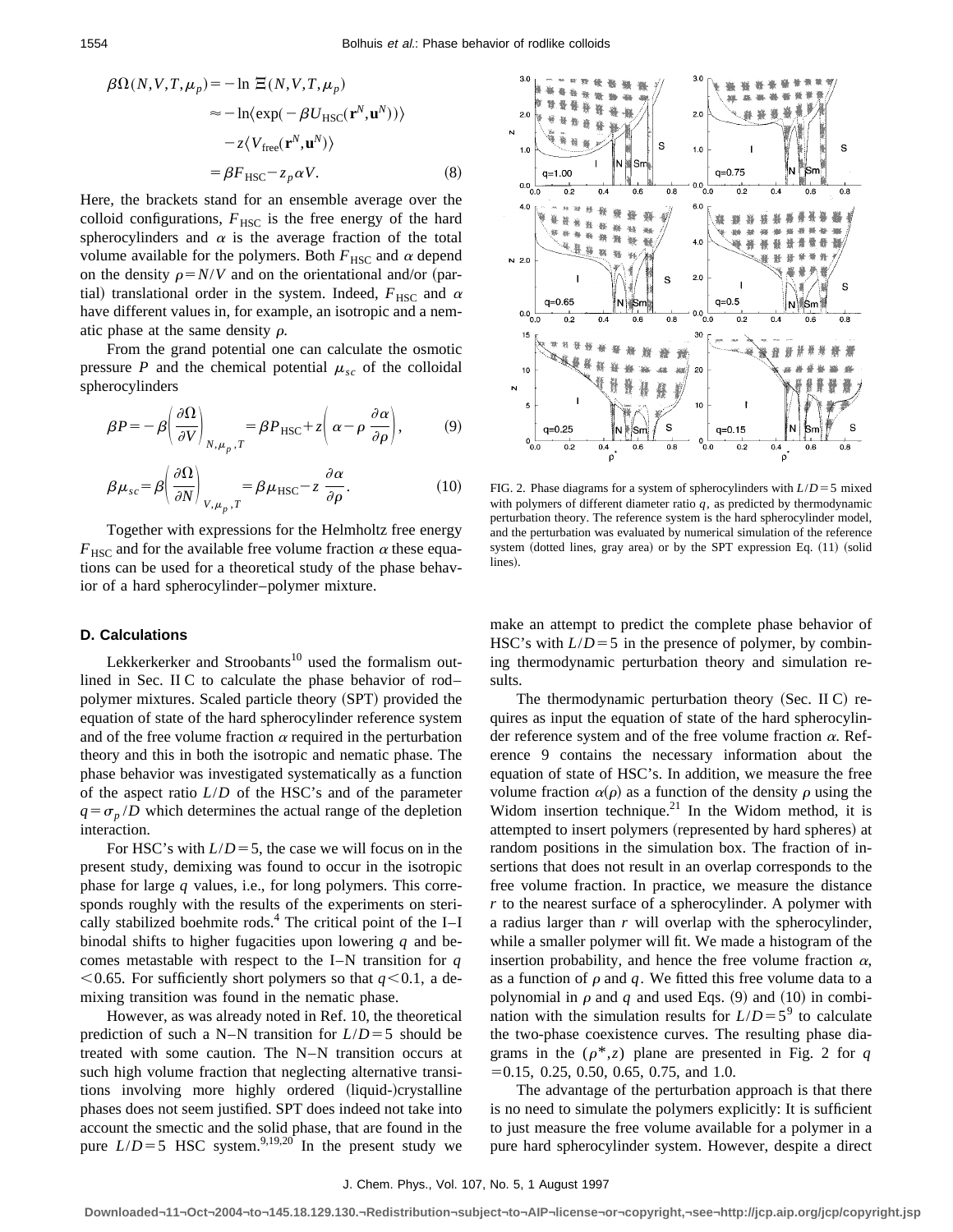simulation of the full AO model is bypassed, a whole new set of simulations is still required to measure  $\alpha(\rho)$ . It is therefore very tempting to combine, within the framework of the perturbation theory, a simple theoretical expression for  $\alpha(\rho)$ and the numerical equation-of-state date of Ref. 9. SPT actually provides such an expression<sup>22,23</sup> and the free volume fraction  $\alpha$  in an isotropic HSC fluid as a function of the volume fraction  $\phi$  is now given by

$$
\alpha = (1 - \phi) \exp\left[-A\left(\frac{\phi}{1 - \phi}\right) - B\left(\frac{\phi}{1 - \phi}\right)^2 - C\left(\frac{\phi}{1 - \phi}\right)^3\right],
$$
\n(11)

where

$$
A = \frac{6\gamma}{3\gamma - 1} q + \frac{3(\gamma + 1)}{3\gamma - 1} q^2 + \frac{2}{3\gamma - 1} q^3,
$$
  
\n
$$
B = \frac{1}{2} \left( \frac{6\gamma}{3\gamma - 1} \right)^2 q^2 + \left( \frac{6\gamma}{3\gamma - 1} + \frac{6(\gamma - 1)^2}{(3\gamma - 1)^2} \right) q^3,
$$
  
\n
$$
C = \frac{2}{3\gamma - 1} \left( \frac{12\gamma(2\gamma - 1)}{(3\gamma - 1)^2} + \frac{12\gamma(\gamma - 1)^2}{(3\gamma - 1)^2} \right) q^3,
$$
  
\n
$$
\gamma = L/D + 1.
$$
 (12)

Furthermore, we will use this SPT result for the isotropic phase, in the nematic, smectic, and solid phases of the HSC system as well. Although this might seem rather drastic, it should be stressed that a similar approach has previously lead to satisfactory results in the case of the hard sphere– polymer mixtures.<sup>13</sup> The phase diagrams, obtained by using a ''hybrid'' numerical/theoretical input for the perturbation theory, are shown in Fig. 2 for comparison with the results for the ''exact'' numerical input.

Finally, we should comment on the slight difference in philosophy underlying the present implementation of the perturbation theory and the SPT approach of Ref. 10. In the latter case, the equilibrium (isotropic, nematic) phase at a particular density  $\rho$  is found by minimizing the grand potential Eq.  $(8)$  with respect to the one-particle orientational distribution function  $f(\mathbf{u})$ . In contrast, in the present study, the equilibrium (isotropic, nematic, smectic, solid) phases are obtained by simulating the polymer-free HSC reference system. Formally, this comes down to establishing the equilibrium phase in the rod–polymer mixture at some density  $\rho$ through minimization of the Helmholtz free energy  $F_{\text{HSC}}$  instead of the full grand potential  $\Omega$ . This implies, physically, that any structural changes are neglected that might be induced in those equilibrium phases by the polymer molecules.

# **E. Results**

Figure 2 shows the phase diagrams in the  $(\rho^*, z)$  plane for HSC's with  $L/D = 5$  and different polymers such that *q*  $50.15$ , 0.25, 0.50, 0.65, 0.75, and 1.0., using the "exact" numerical input for the perturbation theory. These figures show the thermodynamically stable regions of the isotropic, nematic, smectic A and solid phase denoted by I, N, SmA and S, respectively. The phases are separated from each other by first-order coexistence regions indicated by a grey area. Two coexisting phases will have equal *z*, because *z* is the fugacity of the polymer reservoir that is in equilibrium with both phases.

The phase boundaries obtained with a ''hybrid'' numerical/theoretical input for the perturbation theory are displayed in the same Fig. 2. The predictions of the scaled particle theory are in good qualitative agreement with the numerical approach. This is remarkable, considering the approximate nature of the SPT treatment of the free volume fraction  $\alpha$ .

In Fig. 2(a) the phase diagram for  $q=1.00$  is depicted. The isotropic fluid phase contains the familiar I–I binodal curve ending in a critical point. At a fugacity higher than  $z_{\text{crit}}$ =0.95 a phase separation occurs between a vapor phase with a low density of spherocylinders, and a high density liquid phase. Upon increasing the fugacity of the polymers, the liquid becomes metastable with respect to the nematic phase and we find gas–nematic coexistence. At still higher fugacity the nematic phase also disappears and there is a two phase gas–smectic coexistence region. Eventually, at *z*  $=$  2.5 the gas–smectic is preempted by the crystallization transition. We find that the densities of the coexisting phases at the I–N, N–SmA, and the SmA–S transitions, hardly change with the polymer fugacity.

In Fig.  $2(b)$  we consider the situation for a smaller polymer radius of  $q=0.75$ . As expected, the shorter interaction range results in a shift of the critical point of the I–I demixing transition to higher densities. Moreover, the transition occurs at higher polymer fugacity. We note that the I–N coexistence density gap widens (slightly) at higher polymer fugacity. The density region where the nematic phase is stable does, therefore, decrease at these high polymer fugacity. The I–I–N triple point occurs at somewhat higher fugacity. The I–N–SmA and I–SmA–S triple points are hardly affected.

When we decrease the range of interaction to  $q=0.65$ , the critical point of the I–I demixing curve disappears. The I–I binodal has moved to higher fugacity where the phase transition is preempted by the (successively) I–N, I–SmA, and I–S transitions. The I–N–SmA and I–SmA–S triple points still occur at roughly the same polymer fugacity, although close to the triple points, all three first order phase coexistence regions widen somewhat.

For  $q=0.50$  the widening of the N–SmA transition becomes very pronounced for  $z > 1.5$ . The I–N–SmA triple point increases in fugacity faster than the N–SmA–S triple point. This shift in the relative location of triple points continues and for  $q=0.25$  the N–SmA–S occurs at lower *z* than the I–N–S triple point. The interaction range is now small enough to affect the SmA–S transition. The shape of the coexistence curve in the solid phase is typical of a system approaching an isostructural solid–solid transition. However, the interaction ranges is still too large to induce such a phase separation inside the solid phase. As discussed in Ref. 24, in the case of spherical colloids, this transition occurs only if the interaction range  $\delta$  becomes less than 7% of the hard-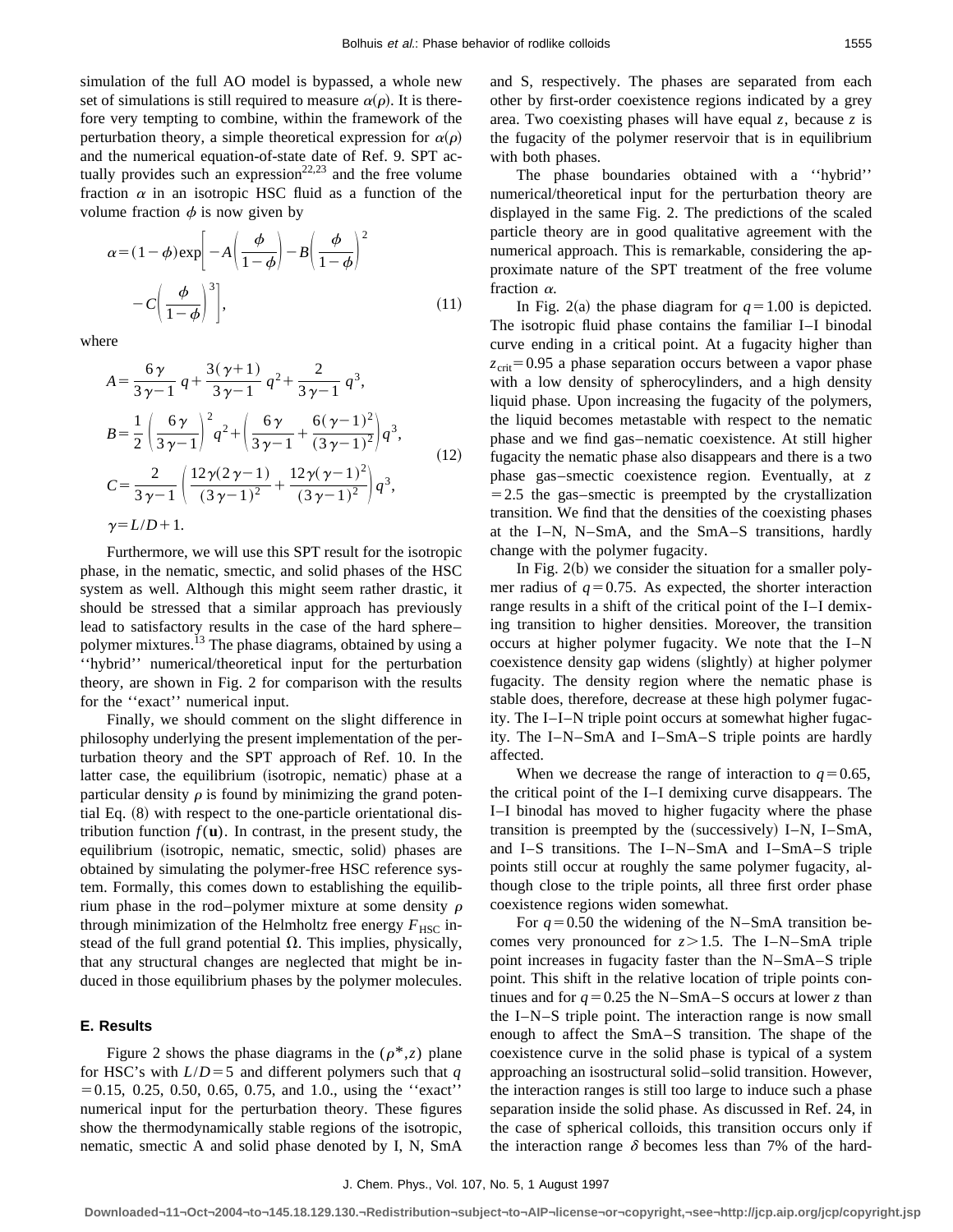

FIG. 3. Phase diagrams for a system of spherocylinders with  $L/D = 5$  mixed with polymers of diameter ratio  $q=0.05$  (solid line) and  $q=0.10$  (dashed line), as predicted by thermodynamic perturbation theory. The reference system is the hard spherocylinder model, and the perturbation was evaluated by the SPT expression Eq.  $(11)$  (solid lines). The  $q=0.10$  phase diagram does not show a solid–solid phase separation, whereas the  $q=0.05$  phase diagram clearly has a critical point in the solid phase.

sphere diameter. The last plot of Fig. 2 shows the phase diagram for  $q=0.15$ . The SmA–S transition has become even wider, and the I–N–S and the N–SmA–S triple points both move to higher *z* values, but their relative position is hardly affected. Although, because of numerical inaccuracy in the fitting of the free volume function  $\alpha$ , the "exact" numerical perturbation theory did not result in reasonable phase diagrams for smaller values of *q*, we were able to compute the phase diagrams for  $q=0.05$  and  $q=0.10$  with the SPT-''hybrid'' method. This phase diagram is plotted separately in Fig. 3 and shows clearly the existence of a solid–solid transition for  $q=0.05$ . As the  $q=0.10$  phase diagram does not have a critical point, the solid–solid transition becomes stable somewhere in between  $q=0.05$  and *q*  $=0.10$  which is in agreement with the 7% result of Ref. 24.

Summarizing, the following global picture emerges from the perturbation theory calculations. For large polymers we have an isotropic fluid–fluid phase separation ending in a critical point which shifts to larger *z* and  $\rho^*$  and is preempted when the radius becomes smaller then  $q=0.6$ . The I–N–SmA and I–SmA–S triple points occur at  $z=2.2$  and 2.5, respectively, and are not very sensitive to the polymer size for  $q > 0.6$ . For lower q both triple points move to higher *z*, but the I–N–SmA overtakes the I–SmA–S triple point. For  $q<0.45$  the situation changes and we have and I–N–S and a N–SmA–S triple point. For the low *q* values the I–N, N–SmA, and SmA–S coexistence regions fan out for high *z*. We find no evidence for an N–N transition, as predicted by the SPT approach of Ref. 10. In particular, for  $q=0.1$  the scaled particle theory predicts a N–N critical point at  $\rho^*=0.6$ . However, the present simulations suggest that, at that density, the nematic phase is no longer stable with respect to the smectic. The perturbation theory that we use becomes less accurate at high *z*, because it neglects any structural changes induced by the polymer. Still, this limitation is unlikely to affect our conclusion that a polymerinduced N–N phase separation will not occur for rods with a nonsphericity  $L/D = 5$ . After all, the density range over which the nematic phase is stable, is quite limited: There is hardly space for an N–N binodal. We therefore expect a nematic–nematic phase separation to take place for larger elongation of the spherocylinder, where the nematic phase extends over a much wider density range.

For the same reason, it seems equally unlikely that a smectic to smectic transition will occur for  $L/D = 5$ . Moreover, increasing the aspect ratio of the rods will do little to facilitate the occurrence of a smectic–smectic transition, as the density range where the smectic phase is stable hardly changes with  $L/D$  (see Fig. 1). It is tempting to speculate that polydispersity of the rods may change these conclusions: polydispersity in the length of the rods enhances the nematic stability, thus making a N–N separation more likely. In contrast, polydispersity in the diameter of the spherocylinders widens the smectic range: $25$  This may favor the occurrence of a demixing transition in the smectic phase.

It is very encouraging to find that the results obtained by using a ''hybrid'' numerical/theoretical input for the perturbation theory are in reasonable agreement with those obtained with an ''exact'' numerical input. This strongly suggests that it must be possible to gain physical insight in the overall phase behavior of rod–polymer mixtures, i.e., for arbitrary *L*/*D* and *q* values, by combining the numerical equation of state data of Ref. 9 and the SPT expression for the free volume fraction  $\alpha$ . We note, however, that the phase diagram computed using perturbation theory is quite sensitive to small statistical errors in the free energy and equation of state of the reference system.

# **F. Full AO model simulation of I–I coexistence**

In the above we used perturbation theory to estimate the phase behavior of the Asakura–Oosawa model for rod– polymer mixtures. The crucial assumption in the perturbation theory is that we can use the properties of the hard spherocylinder reference fluid to compute the free-volume fraction  $\alpha$  at finite fugacity. To check if this assumption is justified, we have to perform simulations of the full Asakura–Oosawa model at finite *z*. Although this is certainly feasible for individual state points, such calculations would become prohibitively expensive if we wish to compute phase diagrams for different values of *q* and different aspect ratios of the rods. The reason is that, in a full (off-lattice) simulation of the AO model, every polymer has to be simulated separately. The number of particles needed for such simulation is quite large, certainly for the small polymers at high fugacities. As an example we can estimate the number of polymers in a nematic phase of spherocylinders of  $L/D = 5$  at a density  $\rho^*$  $=0.5$  in equilibrium with a reservoir with polymers of diameter  $\sigma_p$ =0.15. As can be seen in Fig. 2, the polymer fugacity can easily be equal to  $z_p = 10$ . The free volume fraction for this density and *q* value is approximately 0.4. This corresponds to an equilibrium polymer density in the nematic phase of  $\rho_p = z\phi = 4$ . As the volume of the simulation box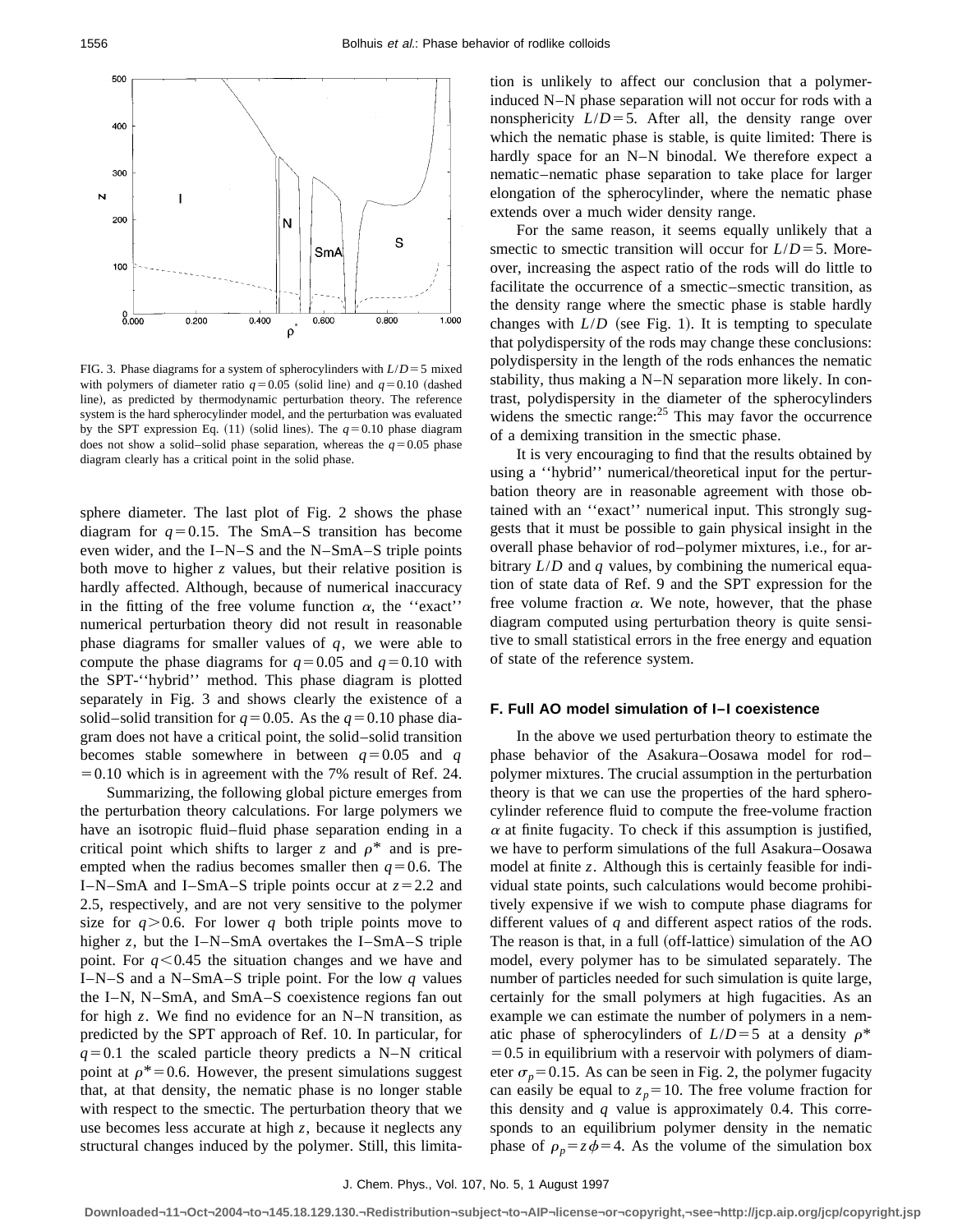$1.5$ 

has to be larger than  $(2(L+D))^3$  to avoid multiple overlaps of the spherocylinders, the minimum number of polymers needed in such a simulation is  $N_p = 4 \times 12^3 \approx 7 \times 10^3$ . This is a lower bound, as the polymers tend to drive the spherocylinders together and create more space for themselves. Moreover, due to the large particle concentration, the acceptance probability of moving a spherocylinder in a sea of polymers is dropping dramatically.

For  $L/D = 5$  spherocylinder systems with larger polymers ( $\rho_n \approx 1$ ) the number of polymer particles which is necessary to induce an isotropic fluid–fluid phase separation is of the order of only a few thousand. We therefore can attempt to conduct Gibbs-ensemble simulations of the AO model in the isotropic phase at finite *z*. The Gibbs-ensemble technique enables one to obtain the phase equilibria directly, instead of via a more expensive thermodynamic integration.26–28 Of course, the technique is limited to low density phases in order to keep the acceptance ratio of spherocylinder exchanges reasonable. However, because the location of I–I separation binodal is very sensitive to approximations, the direct simulation of this phase equilibrium provides a good test for the validity of the perturbation theory.

Even in the isotropic phase the acceptance ratio of exchanging a spherocylinder is still extremely low, because it will nearly always cause overlap with an polymer. To improve this acceptance ratio we make use of a Monte Carlo configurational bias technique developed for a similar problem.<sup>29</sup>

We performed Gibbs-ensemble simulations for the *L*/*D*  $=$  5 system with polymers of diameter  $q=1.0$  and  $q=0.8$  at different polymer fugacities. The overall reduced density of spherocylinders was  $\rho^*$  = 0.21 and  $\rho^*$  = 0.30 for the  $q=1.0$ and  $q=0.8$  system, respectively. The total number of spherocylinders in the system was 360. We did not fix the number of polymers in the system, but rather kept their fugacity *z* constant. During the simulations the number of polymers varied from 3000 to 6000. As a test, we measured the chemical potential of the polymers and the spherocylinders using Widoms particle insertion technique<sup>21</sup> during a simulation. The chemical potential  $\mu_p$  of the polymers is directly related to the fugacity by  $z = \exp(\beta \mu_n)$ . We checked that the actual chemical potentials of the two species remained constant in both phases.

For equilibration of every system 100 000 MC cycles were executed, whereas 100 000 cycles were performed for data collection. During a cycle every particle on average was moved once. In addition the average cycle contained 300 attempted particle exchanges and 1 volume exchange between the two phases. The maximum step sizes of the particle moves were adjusted in order to keep the acceptance probability around 30%–40%. The acceptance probability of HSC exchanges which involved the configurational bias Monte Carlo step was  $\pm 0.05\%$ . The acceptance probability for the insertion of polymers was  $\pm 70\%$  in the low density phase and  $\pm 15\%$  in the high density phase.

The results of the Gibbs-ensemble simulations are plotted in Fig. 4. For comparison, both the numerical and the



FIG. 4. Isotropic fluid–fluid coexistence curve for a system of spherocylinders with  $L/D = 5$  mixed with polymers of diameter ratio  $q=0.8$  (a) and  $q=1.0$  (b), obtained by modified Gibbs-ensemble simulations. For comparison, the phase diagrams as predicted by thermodynamic perturbation theory  $(see Fig. 2) are included.$ 

SPT-''hybrid'' perturbation theoretical phase diagrams are included as well. The figure clearly shows that the approximation of the perturbation theories is rather good. The Gibbs-ensemble simulations yield a much flatter binodal than is predicted by the mean-field theory. Such behavior is well known, although it should not be taken to imply that Gibbsensemble simulations on finite systems correctly reproduce the 3D-Ising critical behavior of the infinite system. The critical density of the Gibbs-ensemble results seems to be in between the SPT-''hybrid'' and the numerical one. Nevertheless, on basis of the good agreement between the theoretical results and the Gibbs-ensemble simulations, we can conclude that the use of the hard spherocylinder fluid as a reference system in thermodynamic perturbation theory yields a reasonable approximation for the phase behavior of mixtures of spherocylinders and polymers within the AO model.

# **III. SPHEROCYLINDERS WITH PAIRWISE-ADDITIVE ATTRACTION**

# **A. The angle dependent pair potential**

In the previous section we showed that for reasonably large polymers it is possible to check the assumptions under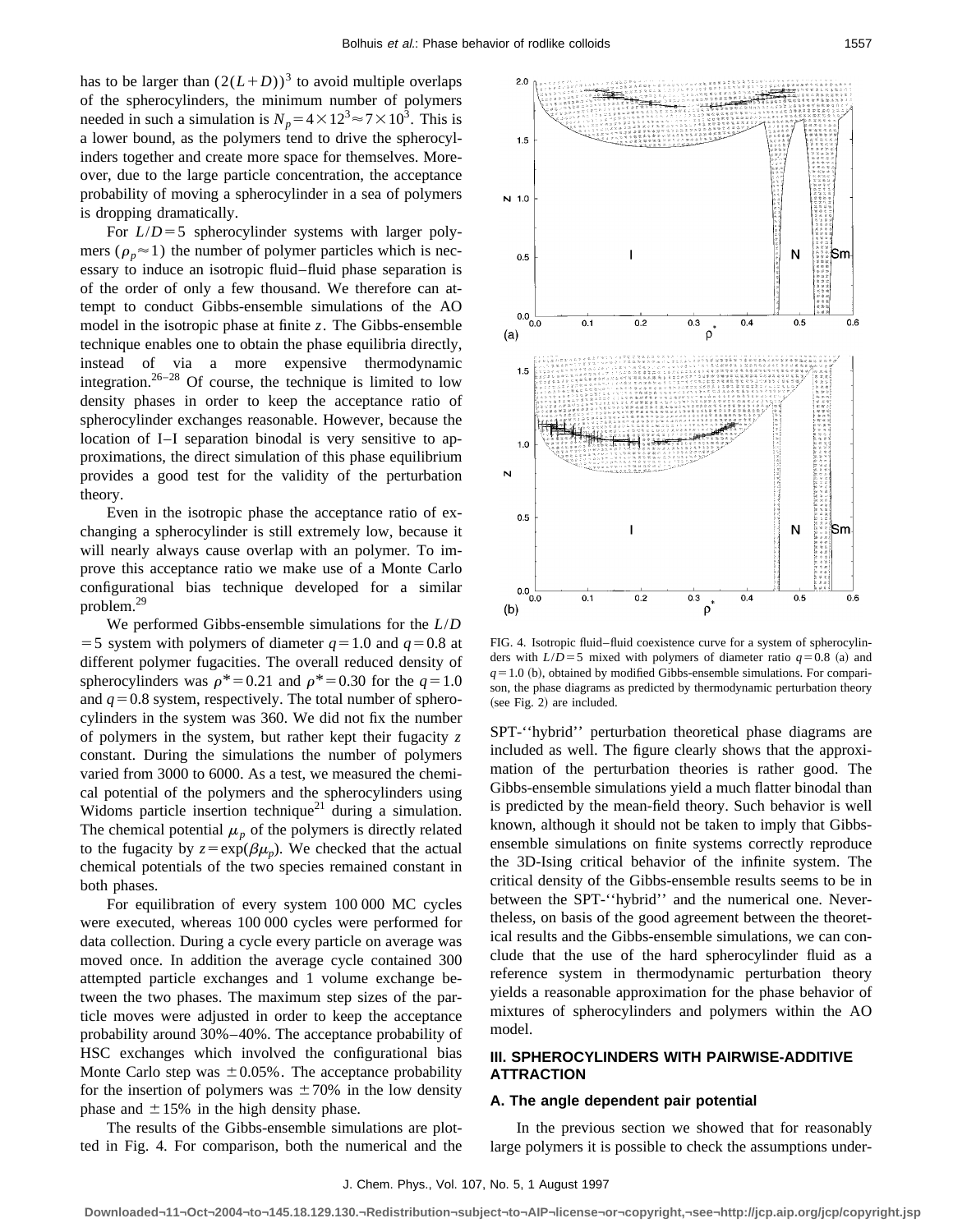lying the perturbation theory by performing a direct Gibbsensemble simulation of the isotropic fluid–fluid coexistence of the AO model ensemble simulation at finite fugacity *z*. However, in the case of smaller polymers the critical point of the I–I binodal shifts to higher density and becomes metastable with respect to the I–N transition. Because of the high densities involved it becomes almost impossible to perform direct Gibbs ensemble simulation of the I–N or I–SmA coexistence. Furthermore, as we mentioned in the previous section the number of polymer particles needed to reach the necessary high fugacity becomes of the order of  $10<sup>4</sup>$ . Calculations involving such large numbers of particles would become prohibitively expensive if we wish to compute phase diagrams for different values of *q* and different aspect ratios of the spherocylinders.

To avoid simulating the full polymer–colloid model, while retaining the effect of the depletion interaction on the structure of the colloidal suspension, we constructed a model of hard spherocylinders with a pairwise additive attractive ''depletion'' potential that approximates the real potential of mean force *W*. The most important feature of this potential is that it must be dependent on relative orientation of the rods. The depletion attraction is strong ( $\neg qL$ ) when the spherocylinders are parallel, but much weaker  $({\sim}q^2)$  for perpendicular rods.

The most direct way to compute the depletion pair potential is to calculate the overlap volume between the depletion zones of the two spherocylinders as a function of distance and relative orientation, and multiply this volume by the polymer osmotic pressure. This procedure yields an effective pair potential that can be used in simulations of the phase diagram. In the case of spherical colloids mixed with small polymers, this approach predicts a phase diagram that is in reasonable agreement with the ''exact'' phase diagram.17,30 Although the depletion pair potential for spherocylinders could be computed in the same way, the resulting function would not be cheap to compute during a simulation. As the computation of the pair potential is the most time-consuming part of the program, it is useful to devise an effective pair potential that resembles the depletion interaction, but is computationally cheap. To this end, we assume that the spherocylinder can be considered as a continuous distribution of (overlapping) spheres of diameter *D*, with their centers distributed uniformly on a line segment of length *L*. The individual spheres interact through a square-well potential. The total pair potential of the two spherocylinders is then a sum (or actually, an integral) of all the individual contributions, and is expressed as

$$
V(r) = -\epsilon \int_{-L/2}^{L/2} \int_{-L/2}^{L/2} d\lambda_i \ d\lambda_j \ H((\delta + D) - |\Delta \mathbf{r}_{ij} + \lambda_i \mathbf{u}_i - \lambda_j \mathbf{u}_j|). \tag{13}
$$

Here,  $\Delta \mathbf{r}_{ij}$  denotes the relative position of the centers of mass of the two hard spherocylinders *i* and *j*, with orientations specified by the unit vectors  $\mathbf{u}_i$  and  $\mathbf{u}_j$ , respectively. The range of depletion interaction  $(\delta)$  is a measure for the polymer diameter  $\sigma_p$ . The well depth  $\epsilon$  can be interpreted as



FIG. 5. Geometrical representation of the computation of the effective depletion interaction between two spherocylinders  $[Eq. (13)]$ . On the left, the situation for two perpendicular spherocylinders is depicted. The  $\lambda_1$  and  $\lambda_2$  axes denote the distance from the center of mass along a cylinder axis. The circle indicates the  $(\lambda_1, \lambda_2)$  points for which the distance equals  $\delta$  $+D$ . Inside this circle the distance is smaller than  $\delta + D$ . As the integral in Eq.  $(13)$  is bounded by the length of the spherocylinders, the total interaction is proportional to the cross section of the  $L \times L$  square and the ellipse. On the right, the angle between the spherocylinder is less than 90 degrees. The circle therefore changes into an ellipse, with its major axes along the lines  $\lambda_1 = \lambda_2$  and  $\lambda_1 = -\lambda_2$ . The interaction is still proportional to the area bounded by the ellipse and the condition  $|\lambda_1|$  < *L*/2 and  $|\lambda_2|$  < *L*/2.

a measure for the polymer concentration. The Heaviside step-function  $H(x)$  is defined in the usual manner

$$
H(x) = \begin{cases} 1 & x \ge 0, \\ 0 & x < 0 \end{cases} \tag{14}
$$

The evaluation of the integral in Eq.  $(13)$  can be reduced to a simple geometrical problem. First, consider the interaction between two infinitely long cylinders. If the cylinders are mutually perpendicular, the integral will reduce to the calculation of the surface of a circle with radius  $\sqrt{(\delta+D)^2 - \Delta^2}$ , where  $\Delta$  is the minimum distance between the lines that run through the cylinder axes. As the angle between the cylinders becomes smaller, this circle changes into an ellipse by scaling one of the ellipse axes by  $1/\sqrt{1-\mathbf{u}_i\mathbf{u}_i}$ . The integral diverges for parallel, infinite cylinders, because every point along the cylinder gives a finite contribution. However, the integral in Eq.  $(13)$  is bounded by the finite length of the spherocylinders. This is translated in the geometrical picture as cuts through the ellipse, as shown in Fig. 5. If we multiply the area enclosed by the ellipse and/or the cuts of the *L*/2 bounds by the well depth  $\epsilon$  we obtain the total interaction potential.

A quantity of particular interest is the maximum interaction between two spherocylinders. The interaction between two particles is largest when they are oriented parallel with their centers of mass at the minimum distance (*D*)

$$
V_{\text{max}}(D) = -\epsilon (2L\sqrt{(\delta + D)^2 - D^2} - ((\delta + D)^2 - D^2))
$$
\n(15)

$$
= -\epsilon (2L\sqrt{\delta^2 + 2\delta D} - (\delta^2 + 2\delta D)). \tag{16}
$$

In Fig. 6 we show the behavior of this pair potential for a few relative orientations and distances of the two spherocylinders.

#### J. Chem. Phys., Vol. 107, No. 5, 1 August 1997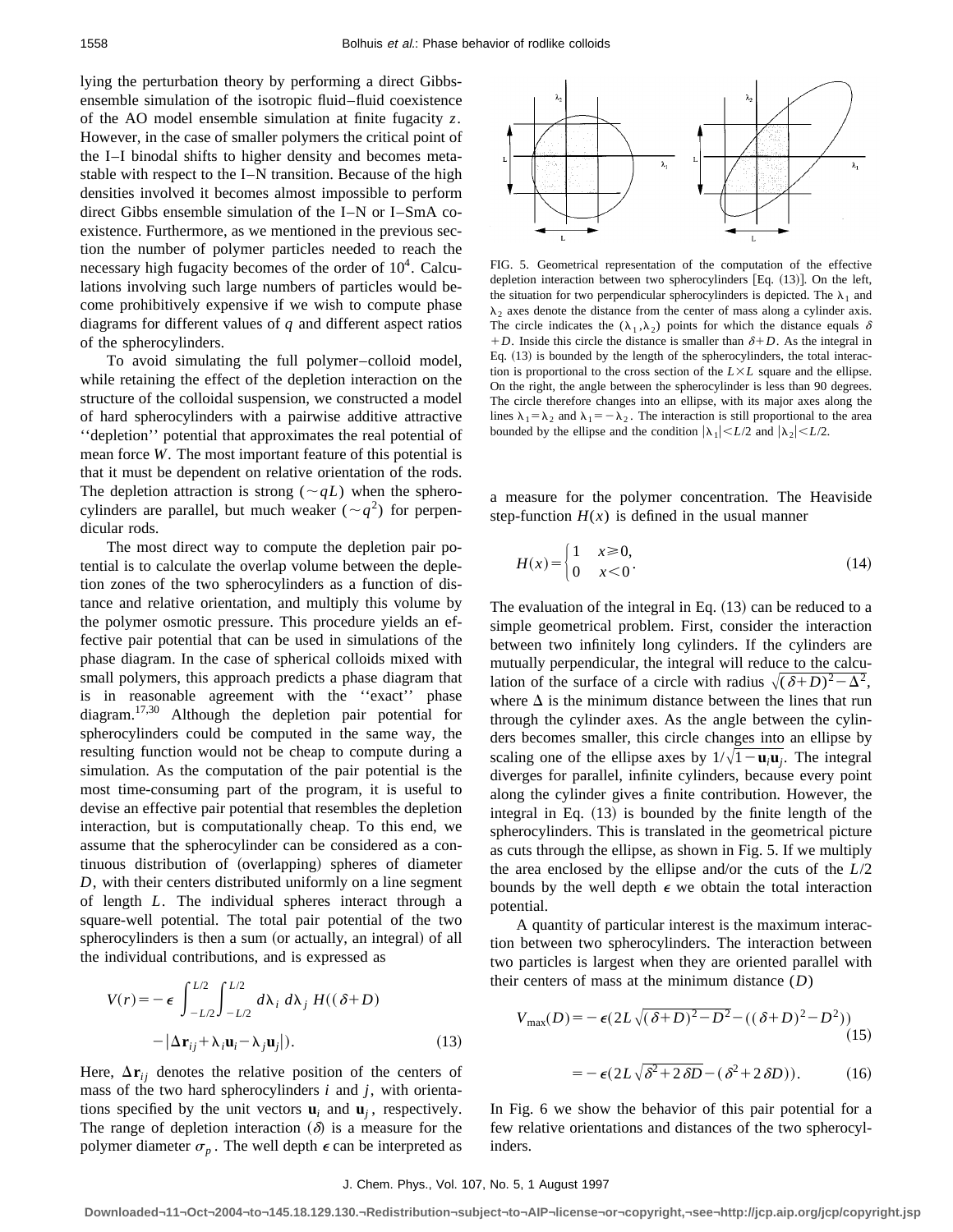

FIG. 6. Generalized square-well interaction potentials *V*(*r*), as a function of distance *r* for various orientations and center-of-mass distances of two spherocylinders with  $L/D = 5$ . One spherocylinder is fixed at the origin oriented along the *z* axis, while the position and orientation of the second is varied. (a) Parallel spherocylinders, with the center of mass of the second spherocylinder shifted along the *z* direction. From the bottom to the top the curves denote potentials for a shift of  $z/D=0$ , 0.5, 1.0, 1.5, 2.0, 2.5, 3.0, 3.5, 4.0, 4.5, and 5.0. (b) Perpendicular spherocylinders, with the center of mass of the second spherocylinder shifted along the *z* direction. From the bottom to the top the curves denote potentials for a shift of  $z/D=0$ , 0.5, 1.0, 1.5, 2.0, 2.5, 3.0, 3.5, 4.0, 4.5, and 5.0. (c) Two spherocylinders with zero *z* shift, the second one rotated around the line through the centers of mass over an angle  $\theta$ . From the bottom to the top the curves denote potentials for an angle of  $\theta = 0$ , 10, 20, 30, 40, 50, 60, 70, 80, and 90 degrees. (d) Two spherocylinders with zero *z* shift, the second one rotated over an angle  $\theta$  in the plane through the line connecting the centers of mass and the *z* axis. From the bottom to the top the curves denote potentials for an angle of  $\theta=0$ , 10, 20, 30, 40, 50, 60, 70, 80, and 90 degrees.

### **B. Simulation**

We performed NVT Monte Carlo simulation on a system of 480 spherocylinders with  $L/D = 5$  interacting through the generalized square-well potential described in the previous section, for  $\delta$ =0.1, 0.3, 0.5, and 1.0. The density ranged from  $\rho^*=0.1$  in the isotropic phase to  $\rho^*=0.66$  in the smectic phase. The reduced well depth  $\epsilon^* = \epsilon/kT$  is a measure for the polymer concentration. In our simulations, it ranged from 0–2. Configurations of the system at high densities were generated by slowly expanding a perfectly aligned, close packed smectic structure. Care was taken to avoid that the system became stuck in glassy configurations, a problem that was particularly severe at low temperatures (large  $\epsilon^*$ ). We measured the potential energy as a function of  $\rho^*$  and  $\epsilon^*$ and fitted it to a polynomial of the form

$$
E(\rho^*, \epsilon^*) = \sum_{i,j}^{3,2} \rho^{*i} \epsilon^{*j}.
$$
 (17)

The free energy of the system could be obtained via thermodynamic integration

$$
F(\rho^*, \epsilon^*) = F_{\text{HSC}}(\rho^*) + \int d\epsilon^* \left(\frac{\partial F}{\partial \epsilon^*}\right)
$$

$$
= F_{\text{HSC}}(\rho^*) + \int d\epsilon^* \frac{\langle E \rangle_{\epsilon^*}}{\epsilon^*}, \qquad (18)
$$

where  $\langle E \rangle$  is the average potential energy measured during the Monte Carlo simulations and  $F_{HSC}$  denotes the free energy of the hard spherocylinder reference system. This free energy can be obtained by integration along the equation of state in the different phases, where the reference free energies were taken from the results of Ref. 9.

At large  $\epsilon^*$  (low *T*), the Helmholtz free energy  $F(\rho^*, \epsilon^*)$  may exhibit an inflection point, signalling the occurrence of a first-order phase transition within a single phase (e.g., isotropic–isotropic). Alternatively, the increased attraction may shift the phase coexistence boundaries of the I–N, N–SmA, or SmA–S transitions. In either case, we can estimate the density of the coexisting phases by using a double tangent construction.

# **C. Results**

The results of the thermodynamic integration are displayed in Fig. 7 for different values of  $q = \delta/D$ . The graphs are plotted in the  $\rho^*, \epsilon^*$  plane instead of the usual  $\rho^*, T$ plane because the well depth  $\epsilon^*$  is more directly related to the fugacity of the polymers in the system. In this way one can compare the phase diagrams with those of Sec. II C. We note, however, that the pair potential that we use is not completely equivalent to the Asakura–Oosawa interaction. For this reason we focus on the qualitative features of the phase diagram. For  $q=1$  the range of the potential is equal to the diameter of the spherocylinder and we see a phase separation between two isotropic phases ending in a critical point. The density region where the nematic phase is stable becomes narrower as  $\epsilon$  increases and it ends in an isotropic–nematic– smectic triple point at a fugacity of  $\epsilon^* \approx 0.23$ . This is lower than the location of the I<sub>1</sub>–I<sub>2</sub>–N triple point at  $\epsilon^* \approx 0.34$ . In contrast, the results of the perturbation theory in Sec. II C indicate that for  $q=1$  the I–N–SmA triple point has a higher fugacity than the  $I_1-I_2-N$  one. Apparently, the attractive pair potential destabilizes the nematic phase with respect to the smectic phase.

At higher fugacity the smectic phase is expected to become metastable with respect to the solid. Although we have not included the solid in our simulation, it is likely that the general picture is similar to that found in Sec. II C.

The perturbation theory of Sec. II C predicts that, for smaller values of *q*, the isotropic–isotropic transition will shift to higher fugacity and density and will, eventually be preempted by the isotropic–nematic transition. Indeed, for  $q=0.5$  we find that the I–I transition has already disappeared. The I–N and N–SmA transitions widen at higher  $\epsilon^*$ . The I–N–SmA triple point is located at  $\epsilon^*=0.3$ . For still smaller  $q$ , the picture remains much the same. The I–N and N–SmA transitions widen at high  $\epsilon^*$ , the triple point moves to higher  $\epsilon^*$  and lower  $\rho^*$ . This last feature was not predicted by the perturbation theory.

We do not observe a nematic–nematic or smectic– smectic phase separation. In Sec. II C, we argued that a nematic–nematic or smectic–smectic transition will, most likely, be preempted by a transition to a phase with a different symmetry. However, for large *L*/*D*, the range of stability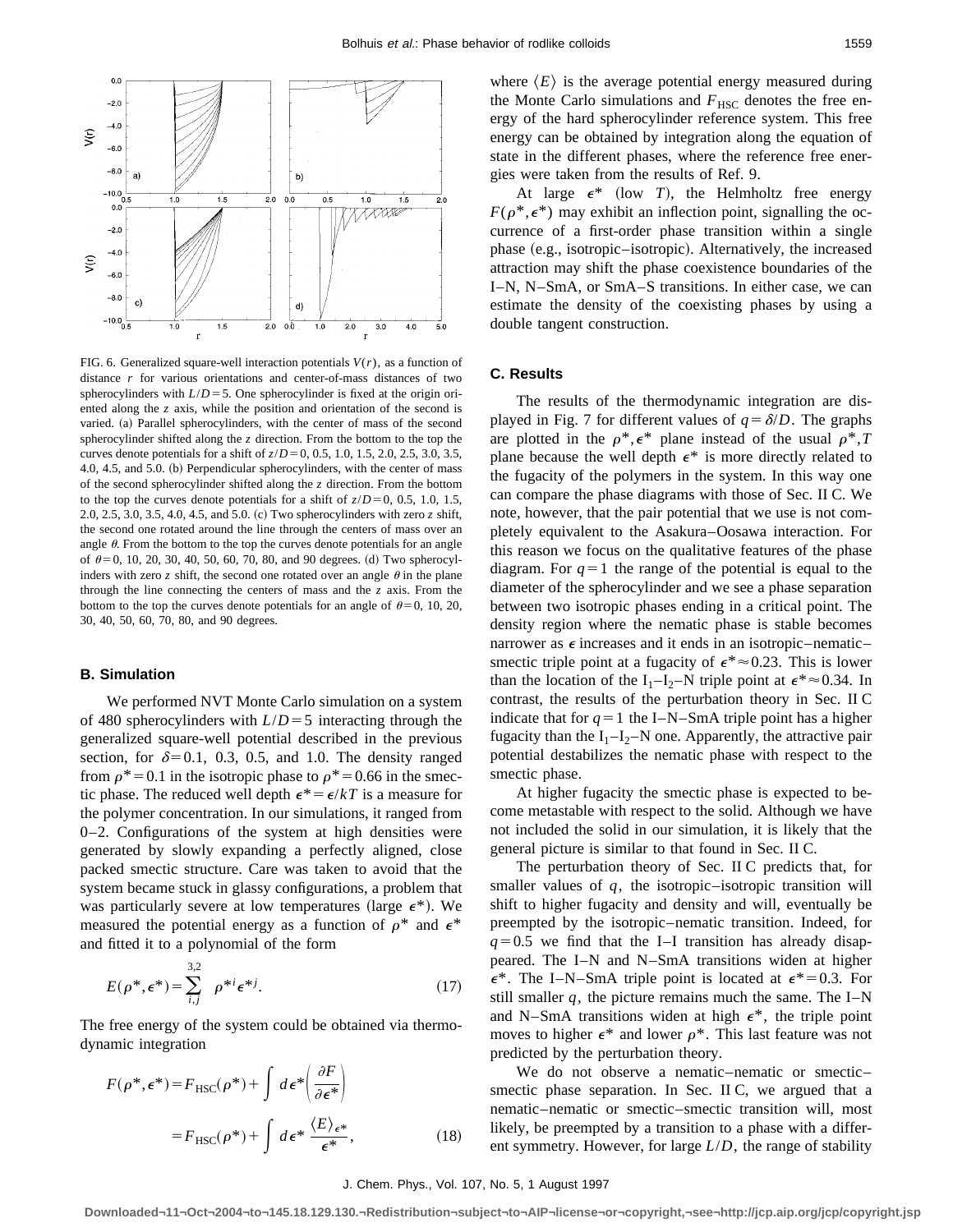

FIG. 7. Simulated phase diagrams for  $L/D = 5$  spherocylinders with an attractive generalized square-well potential [Eq.  $(13)$ ]. The diagrams are plotted in the  $\rho^*$ ,  $\epsilon^*$  plane to facilitate comparison with the Asakura–Oosawa model of rod–polymer mixtures.

of the nematic phase will become very large. Under those circumstances, it is likely that a N–N phase transition becomes possible

# plane interactions along the two rods.  $(i.e., by integrating z)$ in the interval where both cylinders are intersected by the same *xy* planes).

# **IV. LONG SPHEROCYLINDERS WITH ATTRACTION**

# **A. Nematic–nematic coexistence in the Onsager limit**

The existence of a nematic–nematic phase transition in systems of rods with an attractive potential was already predicted in the early work of  $Flory<sup>31</sup>$  and later by Khokhlov and Semenov.<sup>32</sup> They estimated that a nematic-nematic transition can occur for rods with  $L/D$  > 15, but will be metastable for smaller elongations.

To investigate the possibility of a polymer-induced N–N transition for suspensions of long rods, we start from the known phase behavior of a system of infinitely long ("Onsager'') rods.<sup>9</sup> To include the depletion interaction, we must extend the generalized square-well interaction discussed in Sec. III to long rods in the limit  $L/D \rightarrow \infty$ . We consider the situation that the system is in the dense nematic phase, or in an even more highly ordered phase, where the rods are almost perfectly aligned. This allows us to use an affine transformation to map the long spherocylinder system onto skewed right cylinders with  $L/D = 1$ . Note that the same affine transformation will map an Asakura–Oosawa sphere onto an infinitely thin disk. All the depletion interactions are therefore limited to points on the same *xy* plane. The total depletion potential can be obtained by integrating all in-

$$
V(r) = -\epsilon \int_{-1/2}^{1/2} dz \ H((\delta + D) - |\Delta r(z)|), \tag{19}
$$
  
where  $\Delta r(z)$  is the distance between the axes of the two rods  
in the sum above at height  $\epsilon$ . Of course, we should take the

in the *xy* plane at height *z*. Of course, we should take the effect of the finite length of the rods into account. As in Sec. III A, this integral can be given a simple geometrical interpretation.

In Fig. 8 we consider two particles *i* and *j* at a center of mass distance  $r_{ii}$ . The top surface of skewed cylinder  $i(j)$  is shifted with respect to the bottom by an amount  $\mathbf{u}_i(\mathbf{u}_i)$ . We can deform the coordinate frame such that the axis of one particle (say  $i$ ) is along the *z* axis. Projecting cylinder  $i$  along the *z* axis, we can draw a circle of radius  $\delta + D$  around the particles axis, which shows the range of the square well potential. In the same figure, we project that fraction of the axis of particle *j* that is located between the top and bottom planes of particle *i*. We denote the length of this segment by  $\alpha$ . Next, we project this line segment on a plane perpendicular to the *z* axis. The resulting line segment may intersect the circle that delimits the range of the square well potential. Let us denote by  $\beta$ , the fraction of the projected line segment that lies within this circle. The interaction strength of particle *i* and *j* is then given by  $\epsilon \alpha \beta$ . Obviously, the maximum interaction strength,  $V(D) = -\epsilon$ , is found for two parallel particles at contact and at equal height.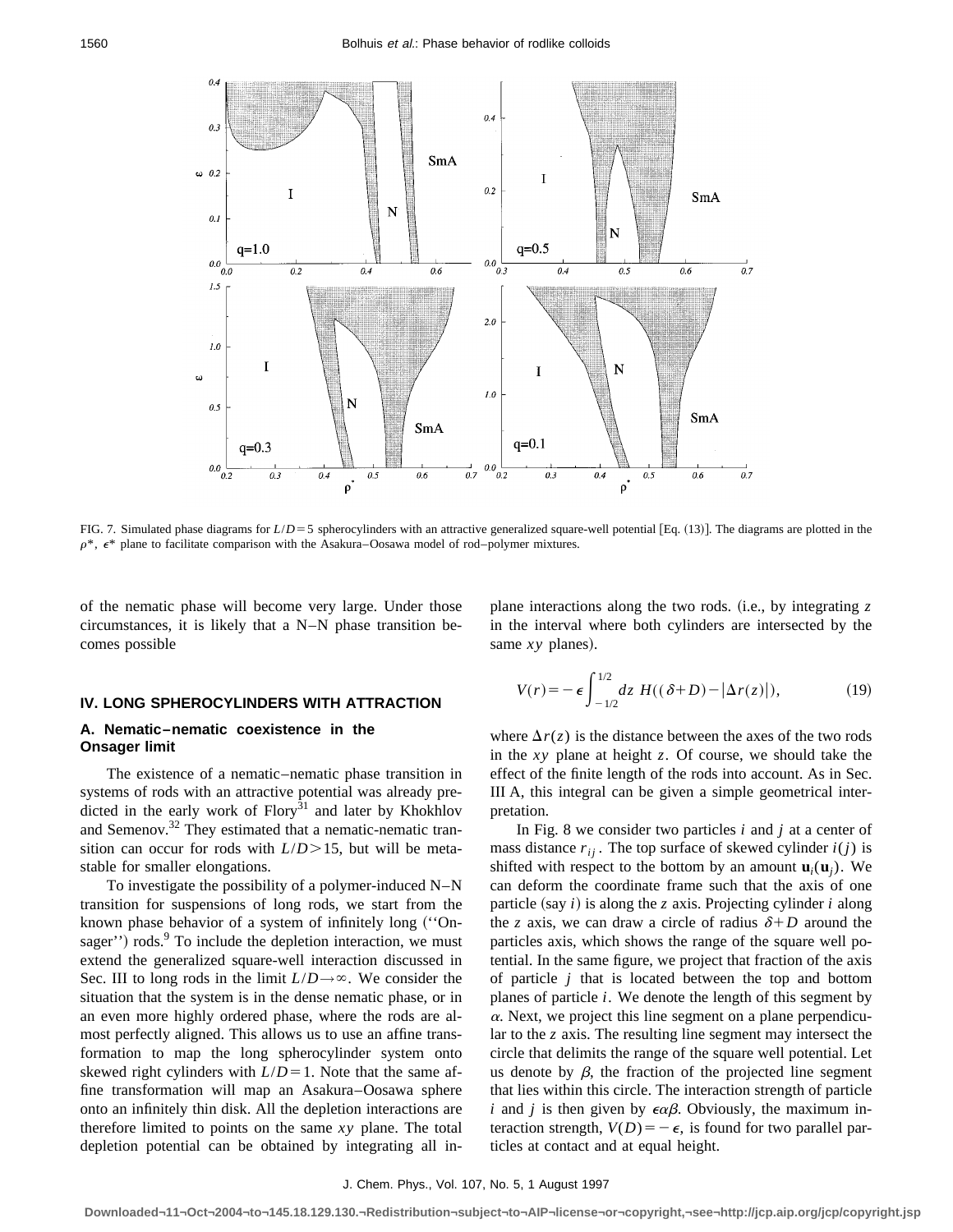

FIG. 8. Geometrical representation of the computation of the polymer induced depletion potential for spherocylinders in the limit  $L/D \rightarrow \infty$ . On the left, two interacting scaled spherocylinders are depicted. The range of the square well is indicated by the dashed spherocylinder. The fraction of the length of the right cylinder that is inside this dashed volume, is proportional for the interaction potential, according to Eq.  $(19)$ .  $(b)$  is a projection along the cylinder axis of one of the scaled spherocylinders. The dashed circle gives the boundary of the square well interaction. The thick line segment is the projection of that part of the axis of the other cylinder that is located between the top and bottom surfaces of the first cylinder. We denote the (unprojected) length of this segment by  $\alpha$ . The fraction of the line segment inside the dashed circle circle is denoted by  $\beta$ . The value of the integral in Eq. (19) is given by  $\alpha \times \beta$ .

We performed simulations of the Onsager system for the nematic and smectic phases with densities between  $\rho^*$ = 0.1 and  $\rho$ \* = 0.7. The width of the potential well was chosen to be  $\delta=1$ , while the well depth  $\epsilon^*$  was varied between  $\epsilon^*=0$  to  $\epsilon^*=2.5$ . We measured the average potential energy as a function of  $\rho^*$  and  $\epsilon^*$  and constructed a freeenergy surface for the nematic and smectic phases by thermodynamic integration, starting from the known equation of state of the pure Onsager particles. A nematic–nematic transition shows up as nonconvex behavior of the volume dependence of this free energy. The nematic–smectic transition, although presumably continuous in the pure Onsager system, becomes first order upon introducing an attraction. The calculated phase diagram is shown in Fig. 9. Clearly, the



FIG. 9. The phase diagram for a system of infinitely long hard rods, with an attractive interaction given by Eq.  $(19)$ . The range of the attraction is *q*  $\approx \delta = 1$ . The diagram is plotted in the  $\rho^*$ ,  $\epsilon^*$  plane to make comparison with the rod–polymer mixture possible. The dashed curve is the metastable N–N binodal.



FIG. 10. Phase diagram for a system of infinitely long spherocylinders with an infinitely long ranged, infinitely weak, attractive potential. Note that the nematic–nematic binodal has become stable with respect to the N–SmA transition, be it over a narrow range in "temperature" (as measured by the strength of the attraction, *a*).

nematic–nematic separation is (just) metastable with respect to the nematic–smectic transition. We expect that the N–N binodal shifts to lower reduced density and  $\epsilon^*$  as the range of attraction becomes larger. For sufficiently long ranged attractions, there could be a stable N–N binodal. To check this, we studied a system with infinitely long-ranged (but infinitely weak) attraction. That is, we analyze the "van der Waals'' limit of the Onsager system plus attraction.

#### **B. Infinitely long-ranged attraction for long rods**

Thermodynamic perturbation theory becomes exact in the limit of infinitely weak, infinitely long attraction. $33$  This is the basis of the success of the van der Waals model. We can use a similar mean-field theory to examine the phase behavior of spherocylinders with an infinitely long-ranged interaction in the limit  $L/D \rightarrow \infty$ . The van der Waals free energy is the sum of the free energy of the hard core reference system and the change in free energy due to the attractive interactions. In the limit of infinitely long-ranged attractions, mean field theory is exact, and the perturbation is simply proportional to the density

$$
F_{\text{vdW}} = F_{\text{HSC}} - a\rho^*.\tag{20}
$$

Here, the parameter *a* is a measure for the strength of the attractive interactions or, equivalently, a measure for the (inverse) temperature. In the polymer–colloid case,  $a$  is a measure for the polymer fugacity. The phase diagram for the Onsager system with long-ranged attraction is displayed in Fig. 10. Clearly there now is a nematic–nematic transition, which ends in a critical point at a density of  $\rho^* \approx 0.19$ . We also include the I–N and the N–SmA transition in the figure, in order to show that the N–N is stable with respect to these transitions. As before, the N–Sma transition, widens at large values of  $a$  (higher fugacity). In the Onsager model, the I–N transition is located at  $\rho^*=0$  and is therefore not visible in the figure. In summary, it is indeed possible to have a stable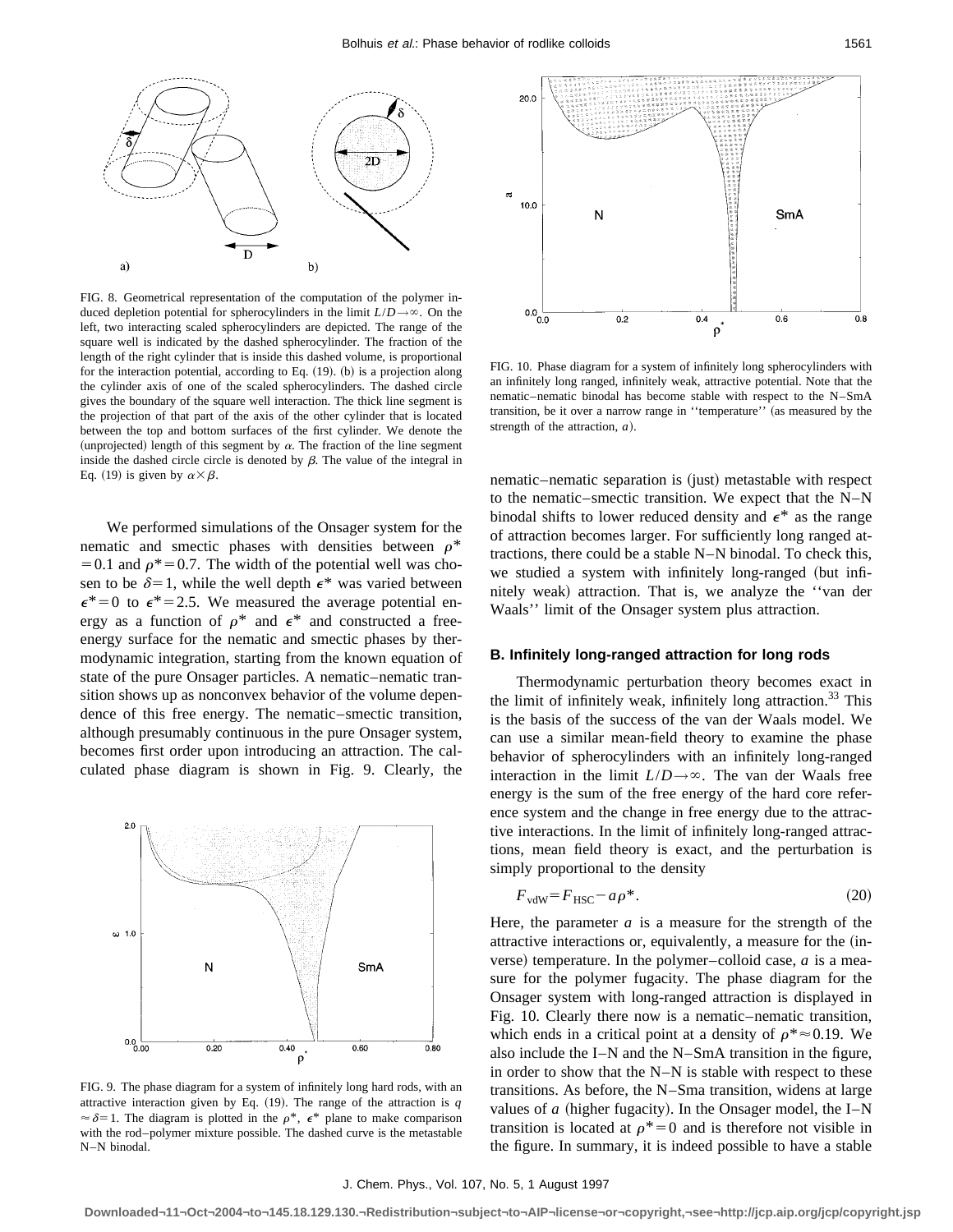

FIG. 11. Phase diagram for a  $L/D = 40$  spherocylinder system with an infinitely long ranged, infinitely weak, attractive potential. The nematic– nematic binodal is preempted by the isotropic–nematic transition.

nematic–nematic phase separation in a system of infinitely long hard spherocylinders with attraction, provided that the interaction is sufficiently long ranged.

If we now consider the van der Waals limit for spherocylinders with a large but finite aspect ratio, the situation changes slightly. From the work of Ref. 9 we know that the isotropic–nematic transition moves to higher densities as we move away from the Onsager limit, while the density of the N–SmA transition is hardly affected. This opens the possibility that the isotropic–nematic transition interferes with the N–N transition. And this is precisely what happens: Figure 11 shows that the N–N phase separation in the limit of infinitely long-ranged attractions, is preempted by the I–N transition. The figure suggests that the nonsphericity  $L/D = 40$  is close to the limit where N–N transitions are possible. Only slightly longer rods would be needed, to recover the N–N binodal.

The perturbation theory calculations indicate that shortening the range of attraction (i.e., decreasing the value of *q*! will move the critical demixing point to higher densities and will also lead to a reappearance of the N–N transition, until, in its turn, it is pre-empted by the N–SmA transition at small *q* values.

This picture corresponds qualitatively to the prediction of Khokhlov and Semenov<sup>32</sup> that the N–N transition is only possible for rods longer  $L/D = 15$ . The significant difference with our lower limit  $L/D = 40$  cannot be explained by the isotropic attraction, because both theory and simulation use the same isotropic (exact) mean field potential. Therefore, the discrepancy must be due to the way the orientation dependent interactions are treated. In the theory they are approximated by a simple anisotropic potential, whereas in the simulations are determined by the (many body) excluded volume of the rods.

Let us next consider depletion interactions under conditions that correspond to the van der Waals description for pairwise additive forces. In this limit, depletion forces are simple too, but yield results that are very different from the ones obtained with pairwise additive van der Waals interactions. To see this, consider a system of very large AO spheres and hard rods. In the limit that the radius of the AO spheres goes to infinity, this system will always demix completely, because the excess chemical potential of the spheres, i.e., the reversible work needed to introduce an AO sphere of volume  $V<sub>s</sub>$  in a system of hard spherocylinders at pressure *P*, is to leading order simply equal to  $PV_s$ . As  $V_s$  diverges, so will the excess chemical potential. Hence, the solubility of spheres in spherocylinders (and, as is easy to verify, the solubility of spherocylinders in spheres), drops to zero at all finite pressures. As is explained in Ref. 29, the condition for coexistence is now simply that the pressure of the AO phase and the hard spherocylinder system are equal. The pressure of the AO phase is given by the ideal gas law. We can therefore consider the fluid of AO spheres as an ''osmotic piston'' acting on the spherocylinder system. As we increase the density of the AO spheres, the pure spherocylinders are compressed and will undergo the complete sequence of phase transitions from isotropic all the way to the crystalline solid. But, as the AO phase is always isotropic, coexistence between phases of the same symmetry is limited to the isotropic phase. In the limit that the AO spheres are infinitely large compared to the spherocylinders, the I–I critical point will be located at the point  $P=0$ ,  $\rho=0$ . However, for finitesize spheres, this critical point will be observed at finite pressure and at low, but finite, concentration of the spherocylinders.

This behavior should be contrasted with that of spherocylinders with van der Waals attraction, discussed above. This difference in behavior should have noticeable experimental consequences. Consider two systems of rodlike colloids with the same aspect ratio. In one system the attraction is due to dispersion forces (i.e., van der Waals-like) and in the other, we assume that attraction is caused by depletion interaction. We consider the case that the range of attraction is at least comparable to the diameter of the rods. We can prepare the two systems at the same effective ''temperature'' by choosing the conditions such that they have the same second virial coefficients (expressed in units of the corresponding hard-core system). Under those conditions, the two systems will not obey a law of corresponding states and, in particular, the phase diagrams are likely to differ considerably.

### **V. DISCUSSION**

On basis of the available results, we can give a rough sketch of the expected regions where demixing transitions should occur in the  $q$ , $L/D$  plane. In Fig. 12 we have combined our present knowledge about the stability regions of the phase separations in the different phases as a function of the polymer interaction range *q* and the colloid nonsphericity *L*/*D*. The curves give a rough indication of the regions in the *q*,*L*/*D* plane where the depletion interaction induces a binodal in any one of the phases. The I–I critical point starts to appear for hard spheres around  $q=0.3$ . For rods with a nonsphericity  $L/D = 5$ , the minimum interaction range needed to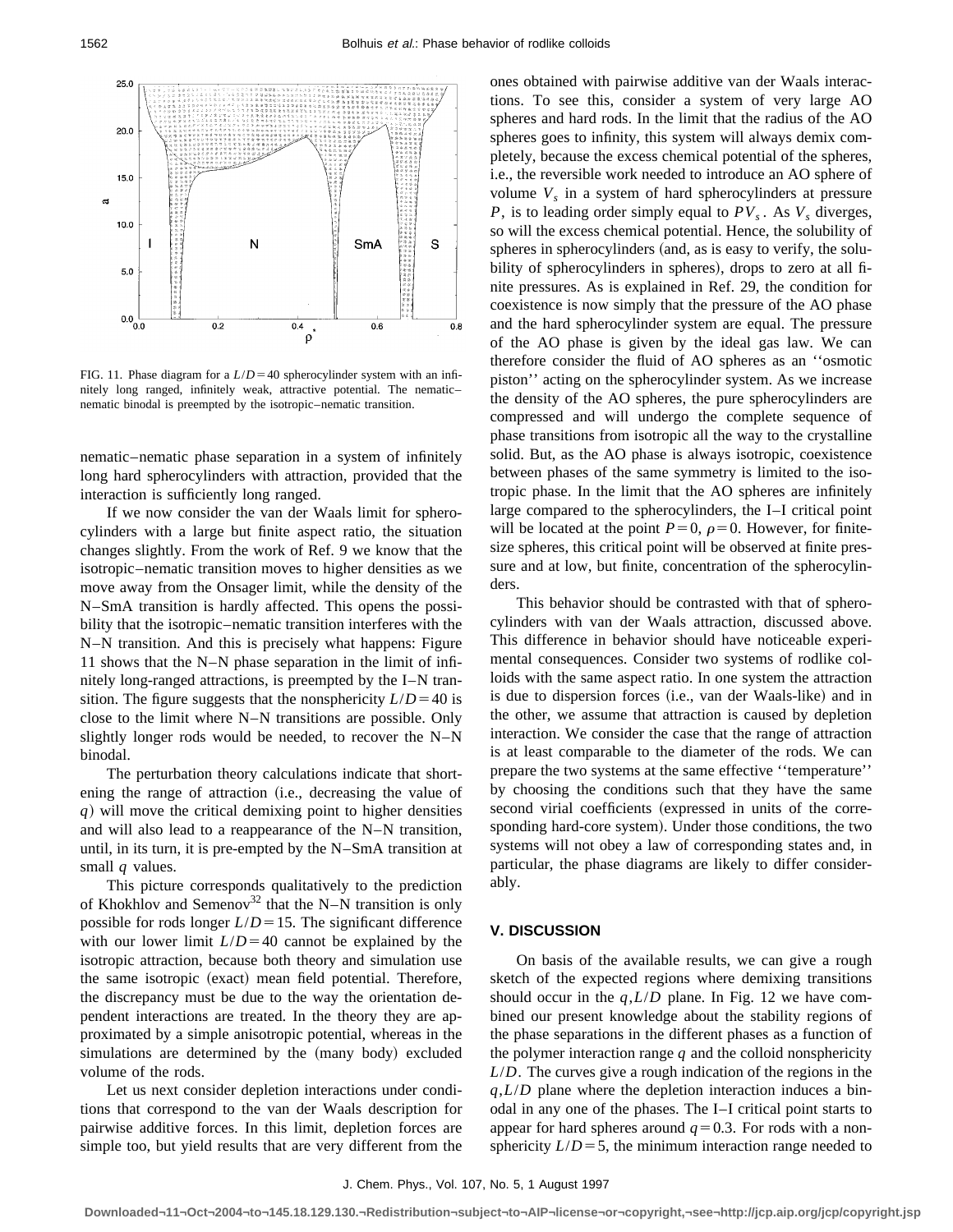

FIG. 12. Schematic summary of the regions of in the phase diagram of spherocylinder polymer mixtures, where demixing into two phases with the same symmetry can occur. See the text.

induce an I–I phase transition, has increased to  $q=0.6$  and it probably increases steeply with increasing aspect ratio. In fact, beyond a certain nonsphericity (less than  $L/D = 40$ ), stable I–I transition is not even possible in the limit  $q \rightarrow \infty$ . The nematic–nematic transition first appears for systems with an aspect ratio that is large enough to support a nematic phase over a reasonable density range. For finite *L*/*D* values, the region where a N–N transition is possible is bounded on both the low and high *q* side. The high-*q* boundary rises steeply with increasing *L*/*D*, and for large *L*/*D*, the region where an N–N transition can occur is only bounded for low *q*. In our simulations, we have not observed a SmA–SmA phase separation, but there is no *a priori* reason to exclude it either. However, as the range of stability of the smectic phase is never very large, we expect the SmA–SmA transition, if it occurs at all, be confined to a narrow ''window'' in the  $q, L/D$  plane. A possible location for this window has been sketched in Fig. 12. For very short-ranged attractions (low values of  $q$ ), we expect to observe an isostructural solid–solid phase transition separation over the entire *L*/*D* range. This solid–solid transition was discussed in Ref. 24 for the case of hard spheres. For spherocylinders, we expect to see a solid–solid transition in the plastic phase for small  $L/D$  (say,  $L/D \le 0.3$ ). For larger  $L/D$  values it is possible to have a solid–solid transition between two ordered solid phases  $(ABC$  stacking). Finally, for large  $L/D$  values  $(L/D)$  $\geq 10$ ) the solid–solid phase separation takes place between two *AAA* structures. For hard spheres, the *S* – *S* transition in two and three dimensions appears at approximately the same range of the attractive interaction. If we take the point of view that a solid of long spherocylinders resembles a twodimensional crystal, then it seems reasonable to surmise that the range of *q* values for which the solid–solid transition is possible, depends only little on *L*/*D*. It should, however, be stressed that the analogy between a solid of almost very long, well aligned spherocylinders in the *AAA* phase, and a twodimensional crystal of disks, is not perfect, because the orientational entropy of the rods can never be neglected. There are gaps between the three different regions of solid–solid transitions. In those gaps, the effect of the depletion interaction is to widen the density gap between two coexisting solid phases of different symmetry. Finally, it is tempting to speculate that the effect of the depletion interaction on the phase behavior of the *AAA*-stacked solid, may be even more complex. In a two-dimensional system, the solid–solid critical point induces a hexatic pocket in the phase diagram.<sup>34</sup> Possibly, the solid-solid transition in the *AAA*-stacked phase favors the formation of a liquid-crystalline hexatic-*B* phase.

### **VI. SUMMARY**

We performed simulations to study the phase diagram of hard, rodlike particles with attractive interactions. We distinguish the case that the attractions are due to pairwise additive forces or to the (nonadditive) depletion force that is caused by the addition of nonadsorbing polymers. We first consider this system in the context of the generalized Asakura– Oosawa model. Lekkerkerker and Stroobants have used a combination of thermodynamic perturbation theory and scaled particle theory to predict the phase diagram of this model system. We first tested the quality of the scaledparticle against numerical data, and found the theory to be surprisingly good, even under conditions where it might be expected to fail. In addition we compare the thermodynamic perturbation theory itself with direct (Gibbs ensemble) simulations of the isotropic–isotropic phase coexistence. And, again, we find that the theory gets the qualitative features of the phase diagram right.

Subsequently, we studied a system of spherocylinders with nonsphericity  $L/D = 5$  using an effective pairwise additive attraction to model the depletion interaction. The shape of the pair potential was chosen such that, in the limit of short-ranged attraction, it reproduces the effect of polymer depletion. The range of this generalized square-well potential  $(q)$  is a measure for the size (radius of gyration) of the polymer. For large polymer sizes, an isotropic–isotropic phase separation takes place that ends in a critical point. This critical point shifts to higher density and higher polymer fugacity as the polymer radius is reduced. Eventually (for  $q<0.6$ ), the I–I transition is preempted by the I–N transition. The perturbation theory results and our simulations on spherocylinders with a generalized square-well interaction indicate that, for  $L/D = 5$  there is no phase separation in the nematic or smectic phase. We expect that, for very small  $q \approx 0.05$ , there is a solid–solid transition at high densities, but we have not verified this. For large  $q$ , the I–N–SmA triple point occurs at a lower fugacity than the I–Sma–S point, but for  $q<0.45$ , the I–SmA–S triple point disappears and we are left with a I–N–SmA and a N–SmA–S triple point. The latter is located at the lower fugacity.

A nematic–nematic phase separation is possible for large  $L/D$ . In the limit  $L/D \rightarrow \infty$ , the N–N transition is not yet possible for  $q=1$ . We estimate that N–N coexistence becomes possible for *q* values larger than one. For finite *L*/*D* values, the *q* window of stability is also bounded from the upper side, where the I–N transition will eventually preempt the N–N phase separation.

If a smectic–smectic separation occurs at all, it is likely to be confined to a narrow window in the  $q$ , $L/D$  plane. At